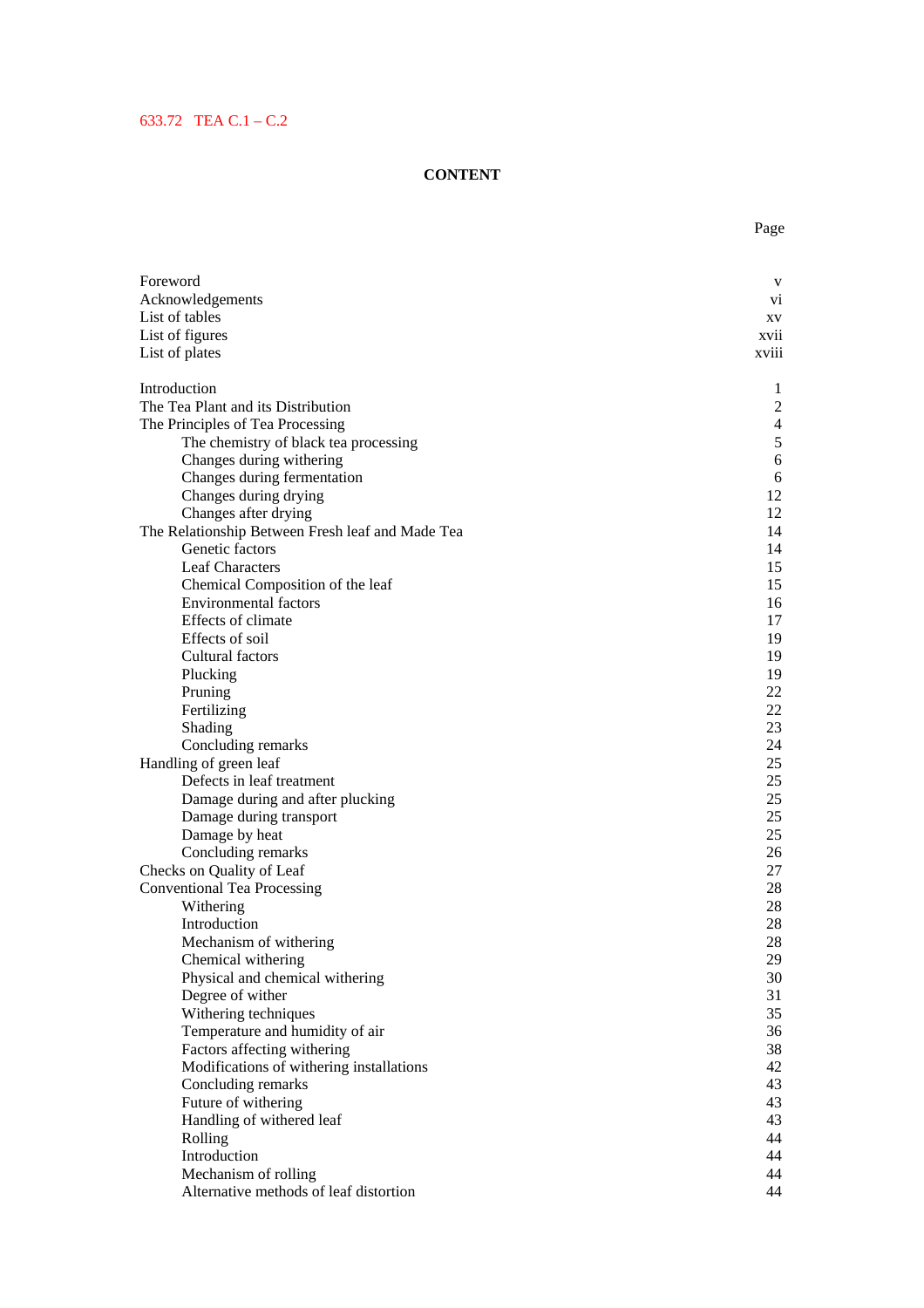| Rollers                                   | 45 |
|-------------------------------------------|----|
| Heat development                          | 45 |
| Repetitive rolling                        | 46 |
| Period of rolling and number of rolls     | 46 |
| Continuous rolling                        | 53 |
| Concluding remarks                        | 54 |
| Rolled-leaf sifting and roll-breaking     | 54 |
| Functions                                 | 54 |
| Sieving and sifters                       | 55 |
| Dcapacity                                 | 56 |
| Air-conditioning                          | 56 |
| Fermentation                              | 57 |
| Introduction                              | 57 |
| Rate and period of fermentation           | 57 |
| Temperature                               | 58 |
| Other factors affecting fermentation      | 59 |
| Fermentation room                         | 61 |
| The assessment of fermentation            | 62 |
| Arresting fermentation                    | 62 |
| Order of drying                           | 63 |
| <b>Bacterial cleanliness</b>              | 63 |
| Concluding remarks                        | 64 |
| Drying                                    | 64 |
| The technology of tea drying              | 64 |
| Air temperature                           | 65 |
| Single firing versus double firing        | 71 |
| Leaf temperature                          | 71 |
| Volume of air                             | 74 |
| Load of leaf                              | 75 |
| Period of drying                          | 75 |
| Tea dryer output                          | 76 |
| Quantity of moisture to be evaporated     | 76 |
| Output and degree of wither               | 76 |
| Precautions during drying                 | 78 |
| Air heating equipment                     | 78 |
| Changes during drying                     | 79 |
| Precautions after drying                  | 80 |
| Changes after drying                      | 80 |
| Moisture content                          | 81 |
| Final firing                              | 81 |
| Moisture determination                    | 81 |
| Concluding remarks                        | 82 |
| Grading and sorting                       | 83 |
| Introduction                              | 83 |
| General aspects                           | 83 |
| Sorting                                   | 84 |
| Winnowing                                 | 85 |
| Greying of teas                           | 86 |
| Moisture absorption during grading        | 86 |
| Concluding remarks                        | 91 |
| Storage and packing                       | 92 |
| Introduction                              | 92 |
| Storage                                   | 92 |
| Packin                                    | 93 |
| Palleting                                 | 94 |
| Keeping qualities of tea                  | 94 |
| Other factors affecting keeping qualities | 97 |
| Concluding remarks                        | 97 |
| Modern tea Processing                     | 98 |
| Introduction                              | 98 |
| Green leaf sorting                        | 98 |
|                                           |    |